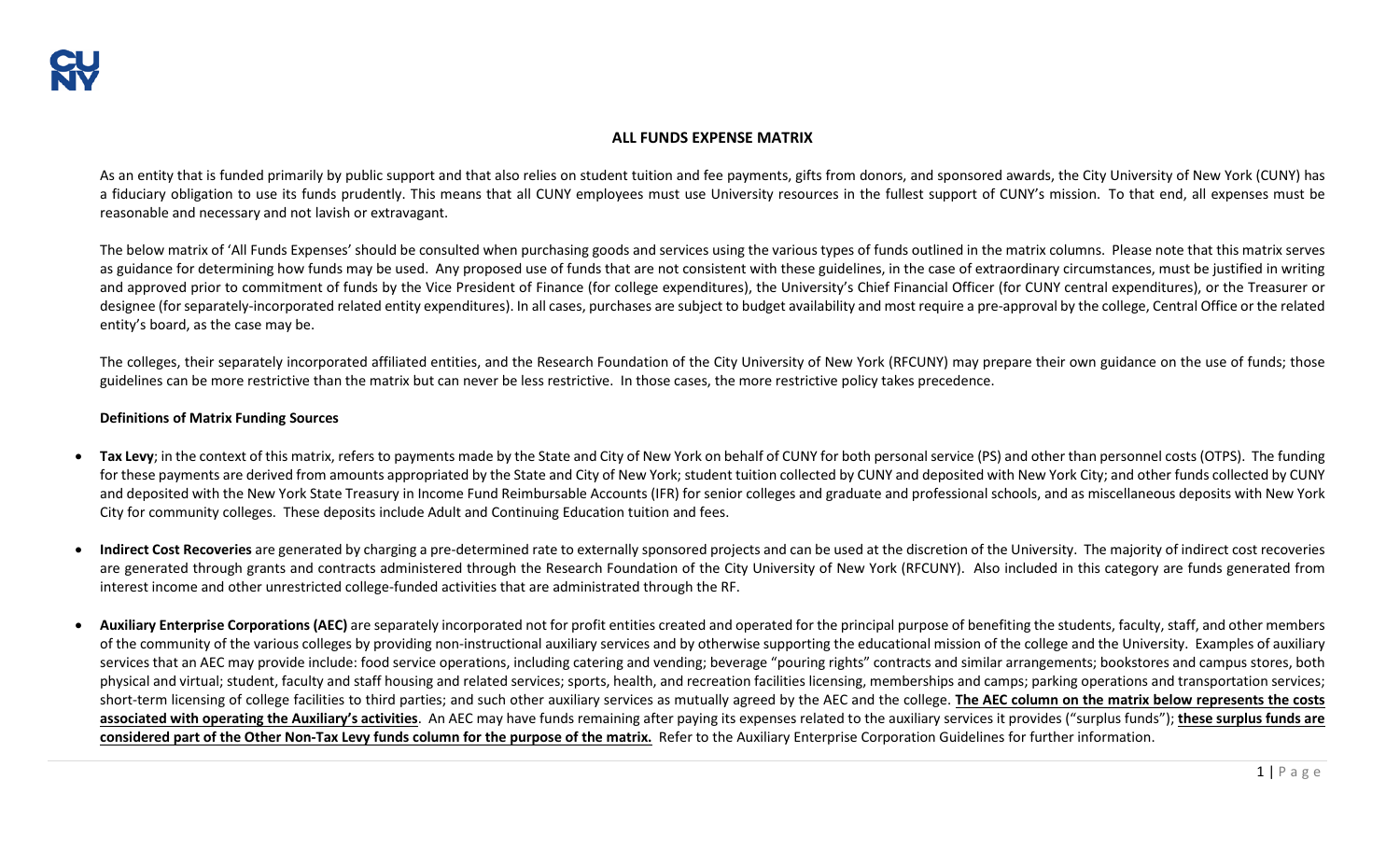- **College Foundations** are separately incorporated not-for-profit entities created and operated exclusively to benefit a particular college, operation, or CUNY generally by conducting fundraising, investment and fund management including endowment management, and otherwise aiding and promoting the educational and charitable purposes and lawful activities of that college, operation or CUNY. The majority of the foundations' funds are derived from philanthropic dollars. The matrix below only covers the expenses from the unrestricted gifts or other unrestricted revenues of the college foundation.
- **All Other Non-Tax Levy** funds may include surplus auxiliaries funds of separately incorporated entities as defined above, auxiliary activities that are not in a separately incorporated AECs, philanthropic dollars that support the college (and not donated to the college foundation), funds provided by the foundation for the college's use, forfeited bond deposits, interest income and insurance proceeds, etc.

## **What is Not Included?**

- Separately incorporated childcare centers, performing arts centers, art galleries, and other special purpose entities (e.g., Main Street Legal Services, Inc.) are not included in the below matrix. The funds generated or received by these entities shall be used to support the services that they provide.
- Restricted gifts, grants, and contracts are NOT covered by this matrix; instead, those funds can only be used in accordance with their associated agreements.
- The use of student activity fees are not included in the attached matrix; the University is currently revising its policies and procedures related to student activity fees and once completed, those funds will be included in this matrix.

## **MATRIX LEGEND**

WHITE – means that the type of expense can be purchased using the funding sources as noted in the column header. All purchases are however are subject to budget availability and proper approvals, and should support the university's mission.

GRAY- means that the type of expense cannot be purchased using the funding sources noted in the column header. Any proposed and infrequent use of funds that are not consistent with these guidelines must be justified in writing, follow the approval processes noted above, and reported annually as part of the non-tax levy reporting requirement.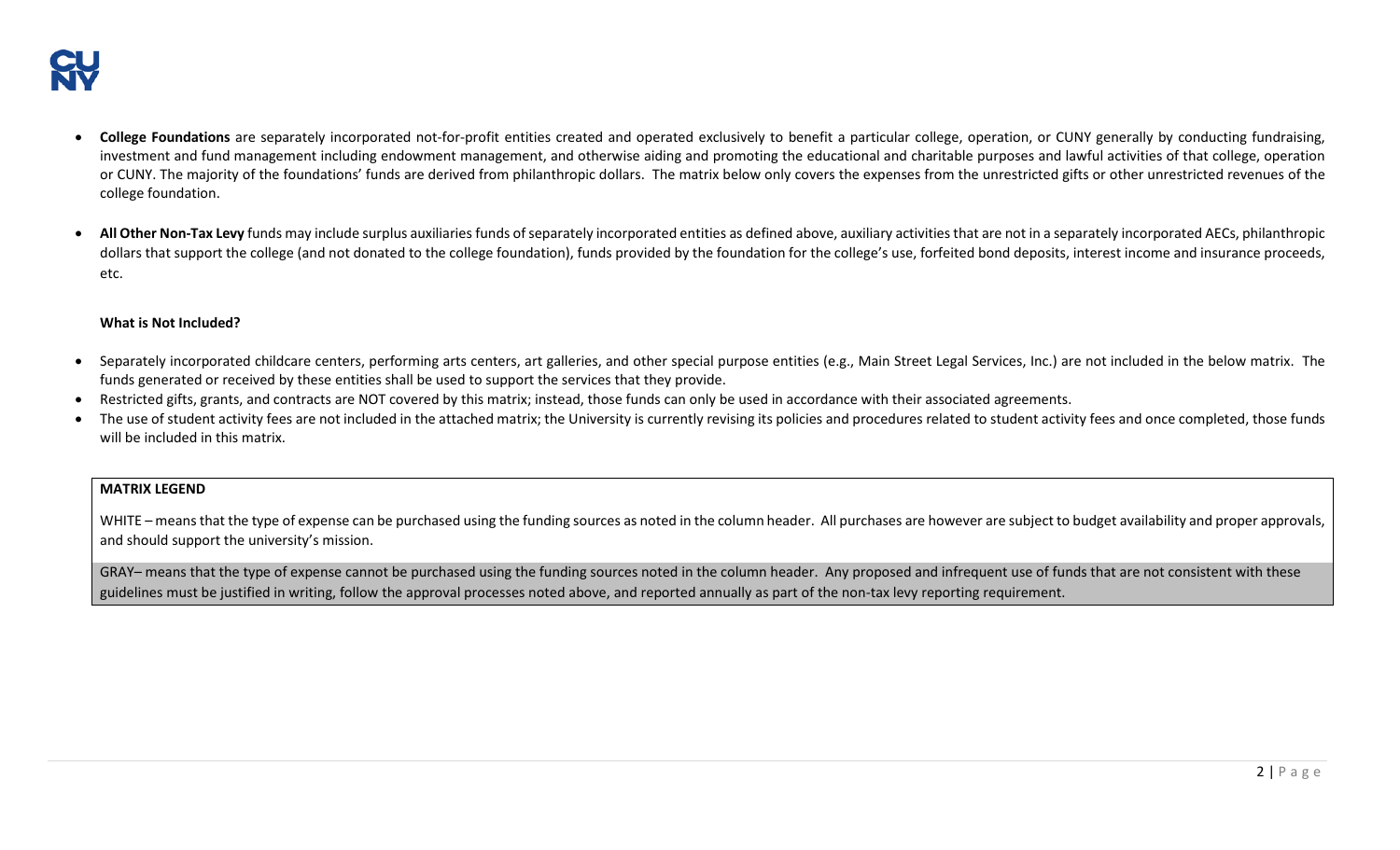<span id="page-2-0"></span>

| Category                       | <b>Type of Expenses</b>                                                                                                          | <b>Tax Levy</b> | Indirect<br>Cost<br><b>Recoveries</b> | <b>Auxiliary</b><br><b>Enterprise</b><br>Corp (AEC) | <b>Foundations</b> | <b>All Other</b><br>Non-Tax<br>Levy |
|--------------------------------|----------------------------------------------------------------------------------------------------------------------------------|-----------------|---------------------------------------|-----------------------------------------------------|--------------------|-------------------------------------|
| <b>Salaries &amp; Benefits</b> | Salaries and benefits of CUNY employees to support CUNY's academic and administrative operations; any AEC or Foundation          |                 |                                       |                                                     |                    |                                     |
|                                | funding must be in accordance with the Foundation and AEC Guidelines, respectively                                               |                 |                                       |                                                     |                    |                                     |
|                                | Salaries and benefits of CUNY employees to support the Foundation's or AEC's operation, in accordance with the Foundation        |                 |                                       |                                                     |                    |                                     |
|                                | and AEC guidelines, respectively                                                                                                 |                 |                                       |                                                     |                    |                                     |
|                                | Salary supplements (in accordance with CUNY policy and Foundation guidelines)                                                    |                 |                                       |                                                     |                    |                                     |
|                                | Temporary housing for faculty and staff (refer to Publication 15-B (2017), Employer's Tax Guide to Fringe Benefits)              |                 |                                       |                                                     |                    |                                     |
|                                | Bonuses (in accordance with CUNY policy and Foundation Guidelines)                                                               |                 |                                       |                                                     |                    |                                     |
|                                | Personal loans                                                                                                                   |                 |                                       |                                                     |                    |                                     |
|                                | Presidential housing allowance                                                                                                   |                 |                                       |                                                     |                    |                                     |
| Alcohol                        | Alcoholic beverages                                                                                                              |                 |                                       |                                                     |                    |                                     |
| <b>Auxiliary</b>               | Management of auxiliary services (should be self-supporting)                                                                     |                 |                                       |                                                     |                    |                                     |
| <b>Awards</b>                  | Employee certificates, plaques, etc. (follow State policy for State funds or NYC's Directive 6 for City funds)                   |                 |                                       |                                                     |                    |                                     |
| non-monetary & nominal         | Student certificates, plaques, etc.                                                                                              |                 |                                       |                                                     |                    |                                     |
| <b>Consultants</b>             | Program related or professional consultant, speakers, performer or guest lecturer                                                |                 |                                       |                                                     |                    |                                     |
| <b>Contributions</b>           | Political contributions                                                                                                          |                 |                                       |                                                     |                    |                                     |
|                                | Sponsorship of community organizations (tables and events)                                                                       |                 |                                       |                                                     |                    |                                     |
| Conferences                    | On Site or off site, faculty and staff retreats, conferences, training seminars, etc. (job related and must specifically advance |                 |                                       |                                                     |                    |                                     |
|                                | University's or the separately-incorporated entity's mission)                                                                    |                 |                                       |                                                     |                    |                                     |
| See below for related          | On site or off site, student retreats, conferences, etc. (related to University's academic or administrative business)           |                 |                                       |                                                     |                    |                                     |
| Travel costs                   | External conferences (if pre-approved and related to position at CUNY or separately incorporated entity)                         |                 |                                       |                                                     |                    |                                     |
|                                | Community-sponsored programs, conference, continuing education courses (pre-approved & job related)                              |                 |                                       |                                                     |                    |                                     |
| <b>Hardware &amp; Software</b> | Software, printers and copiers, computer and other electronic devices                                                            |                 |                                       |                                                     |                    |                                     |
| <b>Entertainment</b>           | Musicians/performers at fundraising, community development, faculty and staff recognition receptions (see Commencement           |                 |                                       |                                                     |                    |                                     |
|                                | exception below in Student Related section)                                                                                      |                 |                                       |                                                     |                    |                                     |
|                                | Instructional purposes (e.g., theater, dance, music)                                                                             |                 |                                       |                                                     |                    |                                     |
| <b>Flowers</b>                 | Instructional purposes (e.g., horticulture)                                                                                      |                 |                                       |                                                     |                    |                                     |
|                                | Congratulatory/funeral employee and immediate family members, student, donor, community or business partner                      |                 |                                       |                                                     |                    |                                     |
|                                | For receptions (see Commencement exception below in Student Related section)                                                     |                 |                                       |                                                     |                    |                                     |
| <b>Food &amp; Refreshments</b> | Offsite business <sup>1</sup> meals (not while in travel status)                                                                 |                 |                                       |                                                     |                    |                                     |
|                                | Departmental refreshments (use by offices and departments such as coffee)                                                        |                 |                                       |                                                     |                    |                                     |
|                                | Meals at onsite business meetings (tax levy - Guidelines for Meals Served on Premises for Business Meetings)                     |                 |                                       |                                                     |                    |                                     |
|                                | Program-related food purchases                                                                                                   |                 |                                       |                                                     |                    |                                     |

 $1$  A business meal is defined, as a meal that includes more than one person and has substantive and bona fide business purpose deemed essential to the University's mission.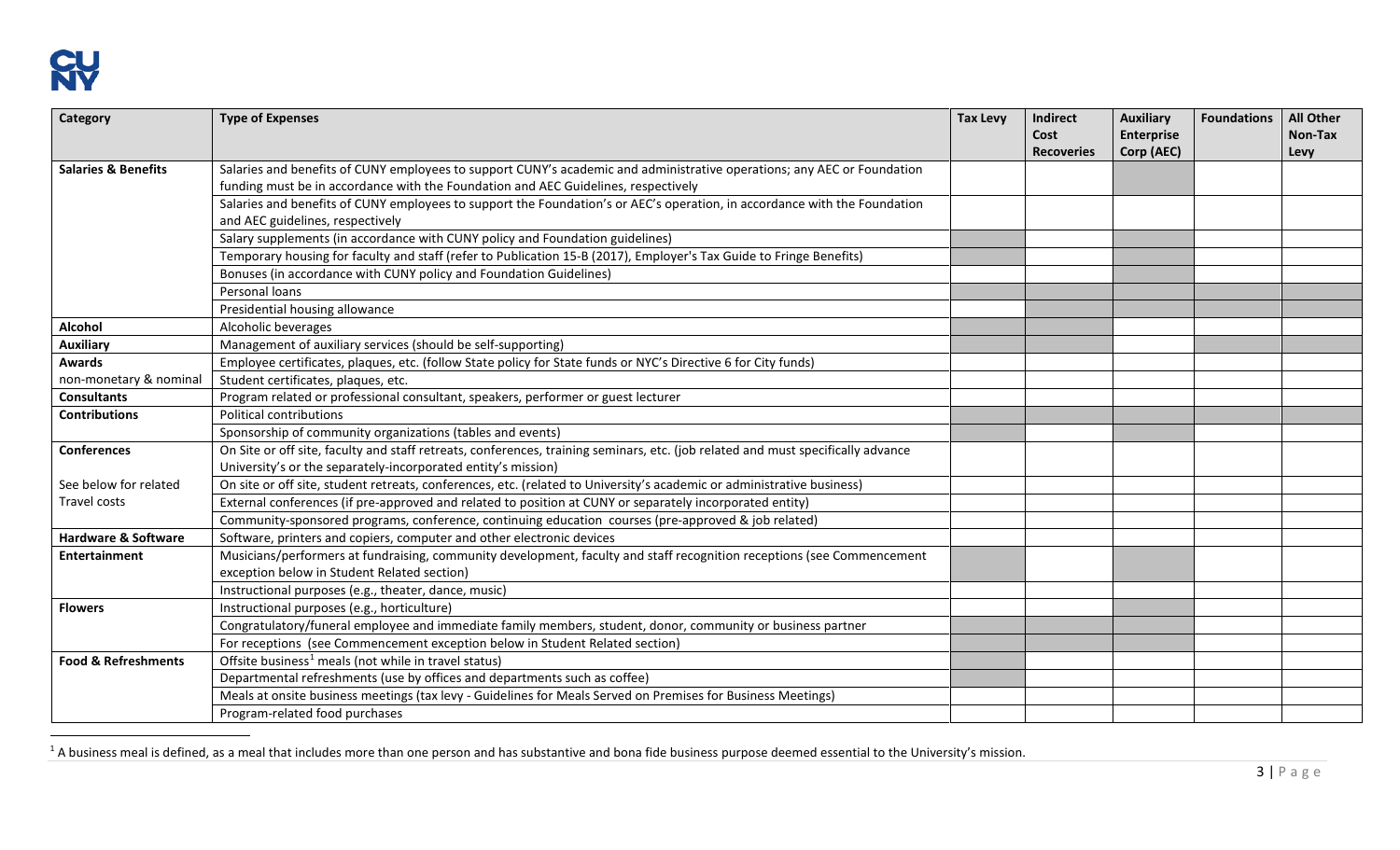

| Category                             | <b>Type of Expenses</b>                                                                                                            | <b>Tax Levy</b> | <b>Indirect</b><br>Cost<br><b>Recoveries</b> | <b>Auxiliary</b><br><b>Enterprise</b><br>Corp (AEC) | <b>Foundations</b> | <b>All Other</b><br>Non-Tax<br>Levy |
|--------------------------------------|------------------------------------------------------------------------------------------------------------------------------------|-----------------|----------------------------------------------|-----------------------------------------------------|--------------------|-------------------------------------|
| <b>Gifts, Giveaways &amp; Prizes</b> | Employee personal/appreciation/memorial/retirements, special occasions/incentives (may be considered a taxable fringe              |                 |                                              |                                                     |                    |                                     |
| (cash, gift cards, gift              | benefit - refer to IRS Publication 5137)                                                                                           |                 |                                              |                                                     |                    |                                     |
| items with no services in            | Incentives to students to encourage participation in mission-related activities (must be minor in value, have a legitimate         |                 |                                              |                                                     |                    |                                     |
| exchange)                            | business purpose {e.g., educational/research}, cannot be given out arbitrarily and all students participating should be treated in |                 |                                              |                                                     |                    |                                     |
|                                      | the same manner; may have tax implications)                                                                                        |                 |                                              |                                                     |                    |                                     |
|                                      | At fundraising, community relations or other receptions celebrating CUNY's faculty or staff                                        |                 |                                              |                                                     |                    |                                     |
| Lobbying                             | Outside lobbying consultants (centrally coordinated and approved per CUNY policy)                                                  |                 |                                              |                                                     |                    |                                     |
| <b>Maintenance, Repairs &amp;</b>    | Equipment, materials and supplies                                                                                                  |                 |                                              |                                                     |                    |                                     |
| <b>Operations</b>                    | Maintenance, repair and minor construction projects                                                                                |                 |                                              |                                                     |                    |                                     |
| <b>Memberships</b>                   | Institutional and individual professional memberships (benefits CUNY and not individual)                                           |                 |                                              |                                                     |                    |                                     |
|                                      | Professional license/certifications (if condition of employment)                                                                   |                 |                                              |                                                     |                    |                                     |
|                                      | Entertainment and recreational memberships (e.g., health, golf, tennis or county clubs)                                            |                 |                                              |                                                     |                    |                                     |
|                                      | Social/business club memberships (e.g., Economic, University club, etc.) if primarily used for University business such as         |                 |                                              |                                                     |                    |                                     |
|                                      | institutional advancement                                                                                                          |                 |                                              |                                                     |                    |                                     |
| <b>Office Décor</b>                  | Decorations (holiday, flowers, other)                                                                                              |                 |                                              |                                                     |                    |                                     |
|                                      | Art, decorative items for lobbies, common areas, public spaces (CUNY property)                                                     |                 |                                              |                                                     |                    |                                     |
|                                      | Pictures, artwork and decorative items for individual offices                                                                      |                 |                                              |                                                     |                    |                                     |
| <b>Personal Expenses</b>             | Purchases of or goods or services for personal use and that has no benefit to the University (e.g., child care and pet care        |                 |                                              |                                                     |                    |                                     |
|                                      | services, non-business meals)                                                                                                      |                 |                                              |                                                     |                    |                                     |
| <b>Promotional Materials</b>         | Promotional materials at recruitment events                                                                                        |                 |                                              |                                                     |                    |                                     |
|                                      | Promotional materials at internal CUNY conferences and events (attended mostly by CUNY employees)                                  |                 |                                              |                                                     |                    |                                     |
|                                      | Promotional materials at meetings or events with external parties to promote the University                                        |                 |                                              |                                                     |                    |                                     |
| <b>Presidential Housing</b>          | Presidential housing costs (refer to Executive Compensation policy for allowable costs)                                            |                 |                                              |                                                     |                    |                                     |
| <b>Public Relations</b>              | Fundraising activities (personnel, consultants, mailings, etc.)                                                                    |                 |                                              |                                                     |                    |                                     |
|                                      | Donations for name recognition, sponsorship of social events, etc.                                                                 |                 |                                              |                                                     |                    |                                     |
|                                      | Student recruitment and other publicity advertising                                                                                |                 |                                              |                                                     |                    |                                     |
| <b>Receptions</b>                    | Fundraising events (can be combined with retirement or welcome)                                                                    |                 |                                              |                                                     |                    |                                     |
|                                      | Community development events                                                                                                       |                 |                                              |                                                     |                    |                                     |
|                                      | Employer Incentive or Recognition Programs (if using State funds must follow Section XIV.5 of the Guide to Financial Operations    |                 |                                              |                                                     |                    |                                     |
|                                      | manual or if using City funds must follow Directive 6)                                                                             |                 |                                              |                                                     |                    |                                     |
|                                      | Other employee work related achievement or employee morale building event                                                          |                 |                                              |                                                     |                    |                                     |
|                                      | Personal recognition events such as birthdays, weddings, baby showers, housewarming                                                |                 |                                              |                                                     |                    |                                     |